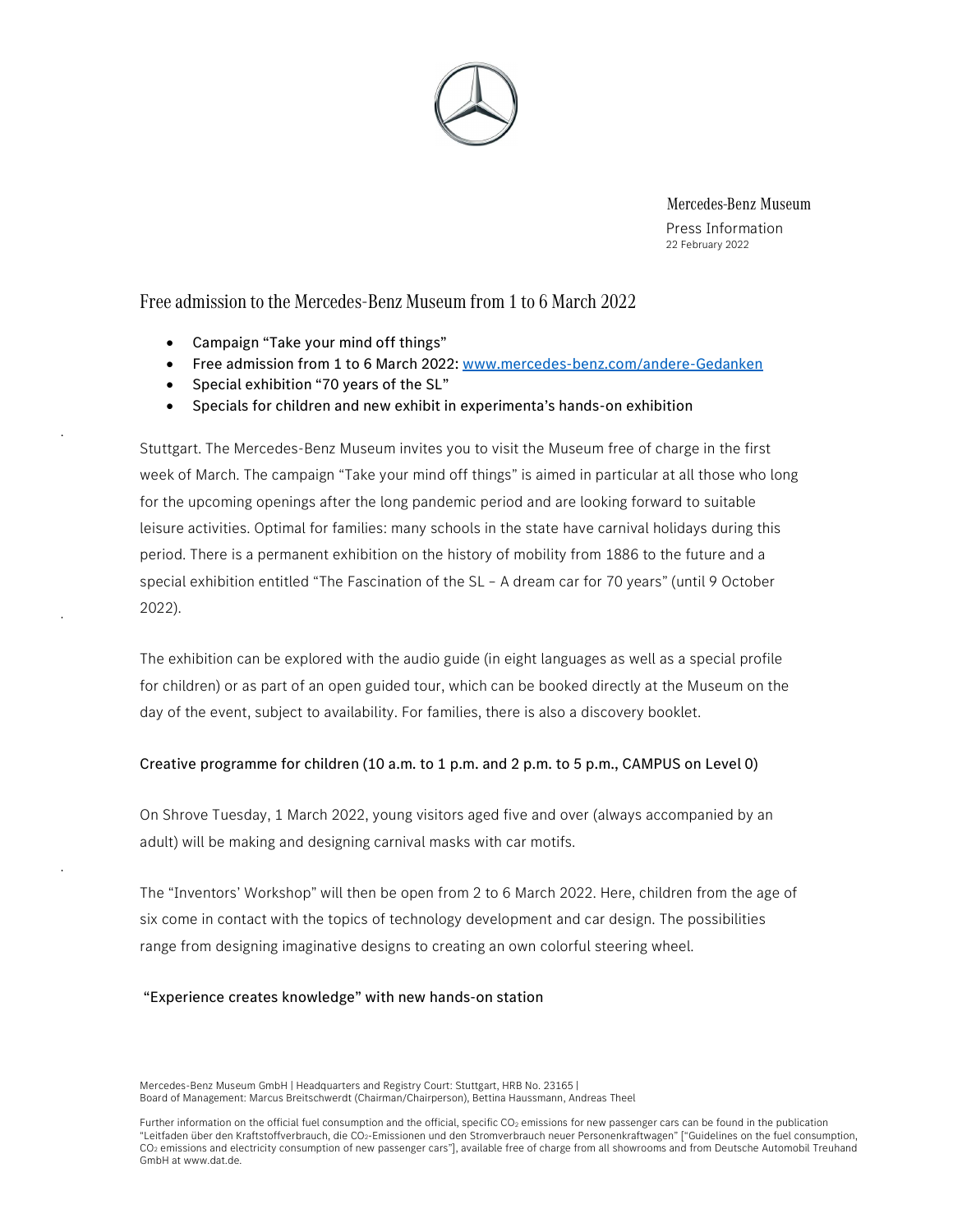In the hands-on exhibition "Experience creates knowledge", the cooperation project between experimenta Heilbronn and the Mercedes-Benz Museum, visitors can test the new balance bike. Pedalling without handlebars or a saddle is one of six stations that invite you to come in and take part.

# Contacts:

Friederike Valet, +49 151 5862 2944, friederike.valet@daimler.com Julia Löwenstein, +49 151 5861 0215, julia.loewenstein@daimler.com

The Mercedes-Benz Museum is open Tuesdays to Sundays from 9 a.m. to 6 p.m. The ticket desk always closes at 5 p.m.

Registration, reservations and latest information: Monday to Saturday from 9 a.m. to 6 p.m. by phone +49 711 17-30000, by email to classic@mercedes-benz.com or online at www.mercedesbenz.com/museum

Press images and more press releases: group-media.mercedes-benz.com/marsMediaSite Further research and multimedia material group-media.mercedes-benz.com/go/classic